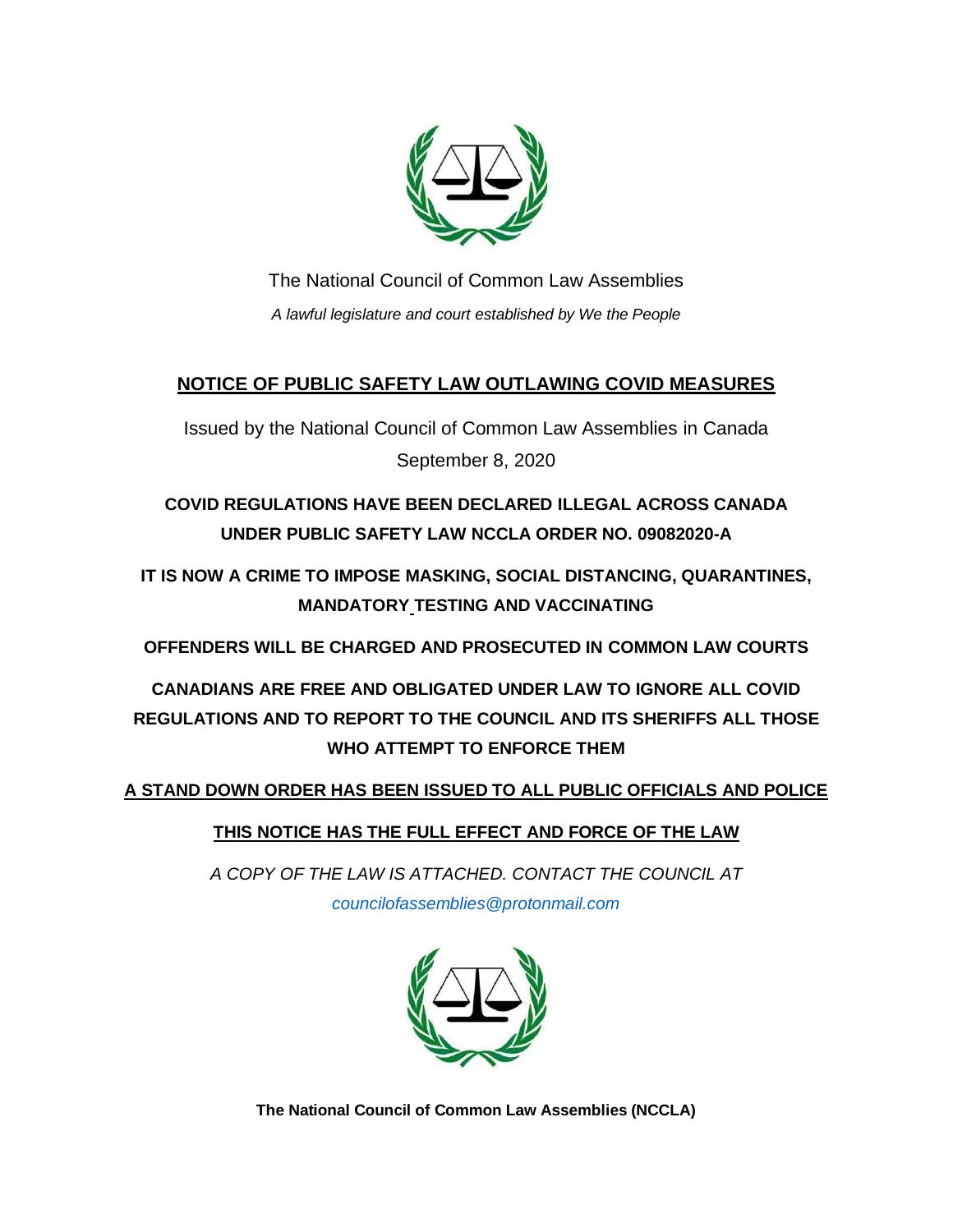

#### **The National Council of Common Law Assemblies**

## **NOTICE OF PUBLIC SAFETY LAW**

*NCCLA Order No. 09082020-A*

### **Abolishing and Outlawing COVID Restrictions, Mandatory Vaccinations and other Unlawful, Unhealthy and Unwarranted Measures in Canada**

#### **Issued by The National Council of Common Law Assemblies on September 8, 2020**

**LET IT BE KNOWN** that the regulations in Canada that restrict free movement and association, and impose mandatory quarantines, social distancing, mandatory testing and vaccinations, and the wearing of masks, are unlawful measures, as they have been decreed by no court of law or legislature; and are medically unsound requirements that threaten and assault the fundamental liberties, health and security of all Canadians and violate the internationally recognized legal right of free and informed consent that governs all medical procedures. *(Nuremberg Code, 1947)*

**THEREFORE IT IS ORDERED** by the National Council of Common Law Assemblies, as the voice and defender of the people in Canada and acting in the absence of lawful, accountable government, that a) no-one is obligated to consent to or comply with any COVID regulations, regardless of what authority or individual is ordering or compelling them, and b) anyone is free to actively resist and disobey such regulations and defend their natural liberties by any means necessary without fear of legal consequence.

**IT IS FURTHER ORDERED** by the Council that any individual, official, body corporate or their agent that requires or imposes any of these regulations on anyone in Canada is taking part in a criminal conspiracy against the life, wellbeing and liberty of Canadians, and stands in violation of this Order. As one engaged in a crime, the offender is subject to penalties and imprisonment upon conviction by the Supreme Common Law Court established by the Council.

**This Public Safety Law No. 09082020-A is issued on September 8, 2020 by the National Council of Common Law Assemblies as the voice and will of the people. This Order has the full effect and force of the Law anywhere in Canada and will be enforced by the Sheriffs of the Council. Police authorities must by law assist such enforcement or be charged with obstructing justice.**

**Authorized and Registered by the NCCLA within the lawful jurisdiction of the Republic of Kanata.**  *[councilofassemblies@protonmail.com](mailto:councilofassemblies@protonmail.com)*